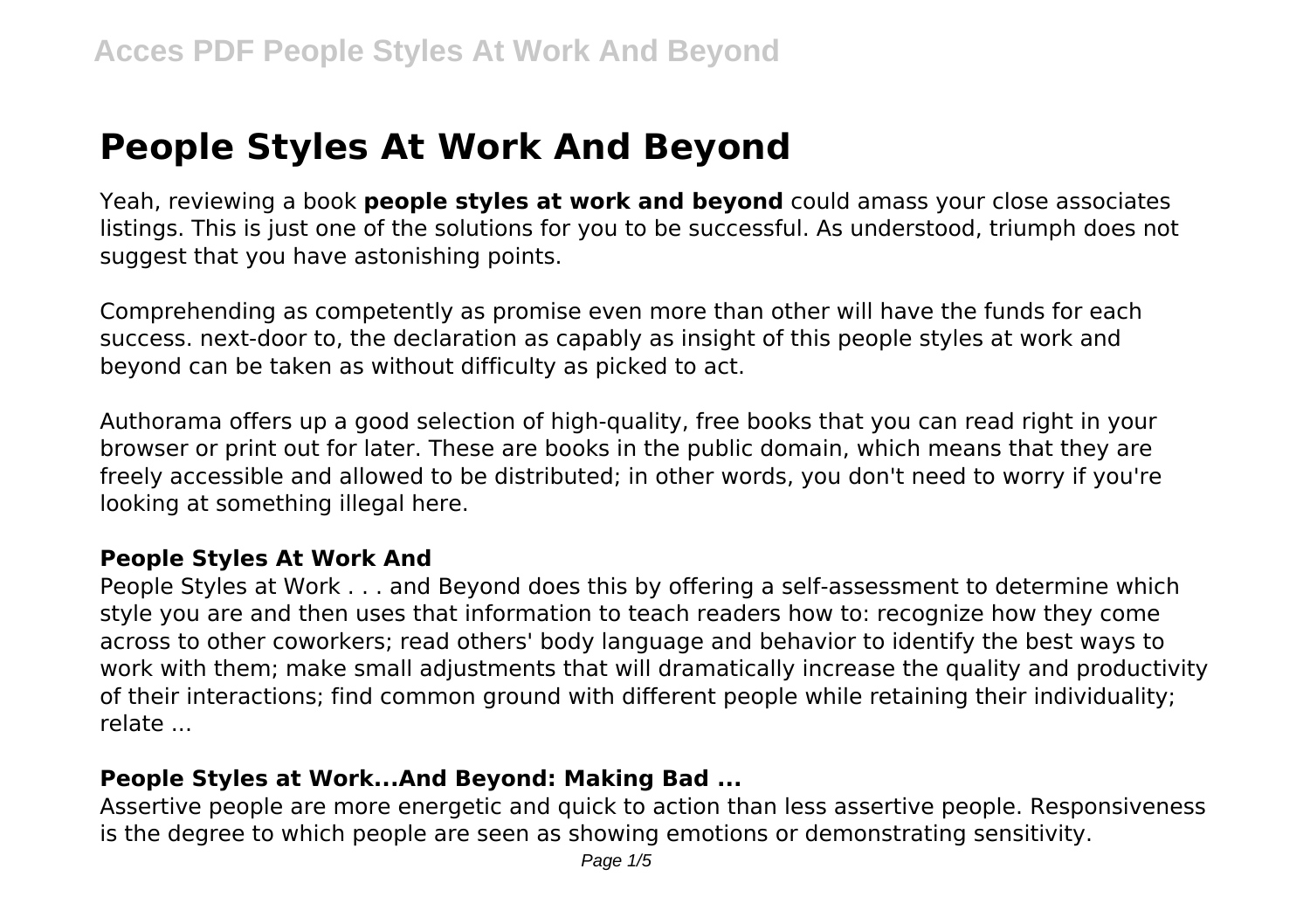Responsive people express feelings more openly, enjoy working with people, and are concerned about the human aspect of issues.

### **Want to Be More Productive at Work? Know Your People Style**

People strong in the Loving working style are sensitive and empathic. They have an unconscious finger on the pulse of every other person on the team. If you want to know how others on your team are...

## **4 Unique Working Styles: What's Yours? | Inc.com**

People style at work, 1. "Making Bad Relationships Good &<br />
Good Relationships Better"<br />
letters <a>  $\langle$   $\rangle$  /> 2. No wonder we have people problems  $\langle$  br />75% of populations are different from you. <br />Not worse. Not better.

#### **People style at work, - LinkedIn SlideShare**

Flamboyant, energetic, and impulsive, they are the most outgoing of the People Styles. Drivers are, like expressives, more assertive. But they are less responsive.

## **There are 4 behavioural styles that determine productivity ...**

The Nine Styles at Work 1) The Perfectionist - Ones are responsible, thorough, and hard working with high standards for themselves and others. They know how to do things the right way.

## **The Nine Styles at Work — THE ENNEAGRAM AT WORK**

Using the styles at work Once you identify your own style and the styles of your coworkers, you can use them to improve collaboration as well as recognize your own tendencies and biases. "If you...

## **These are the 4 different work styles and how to work with ...**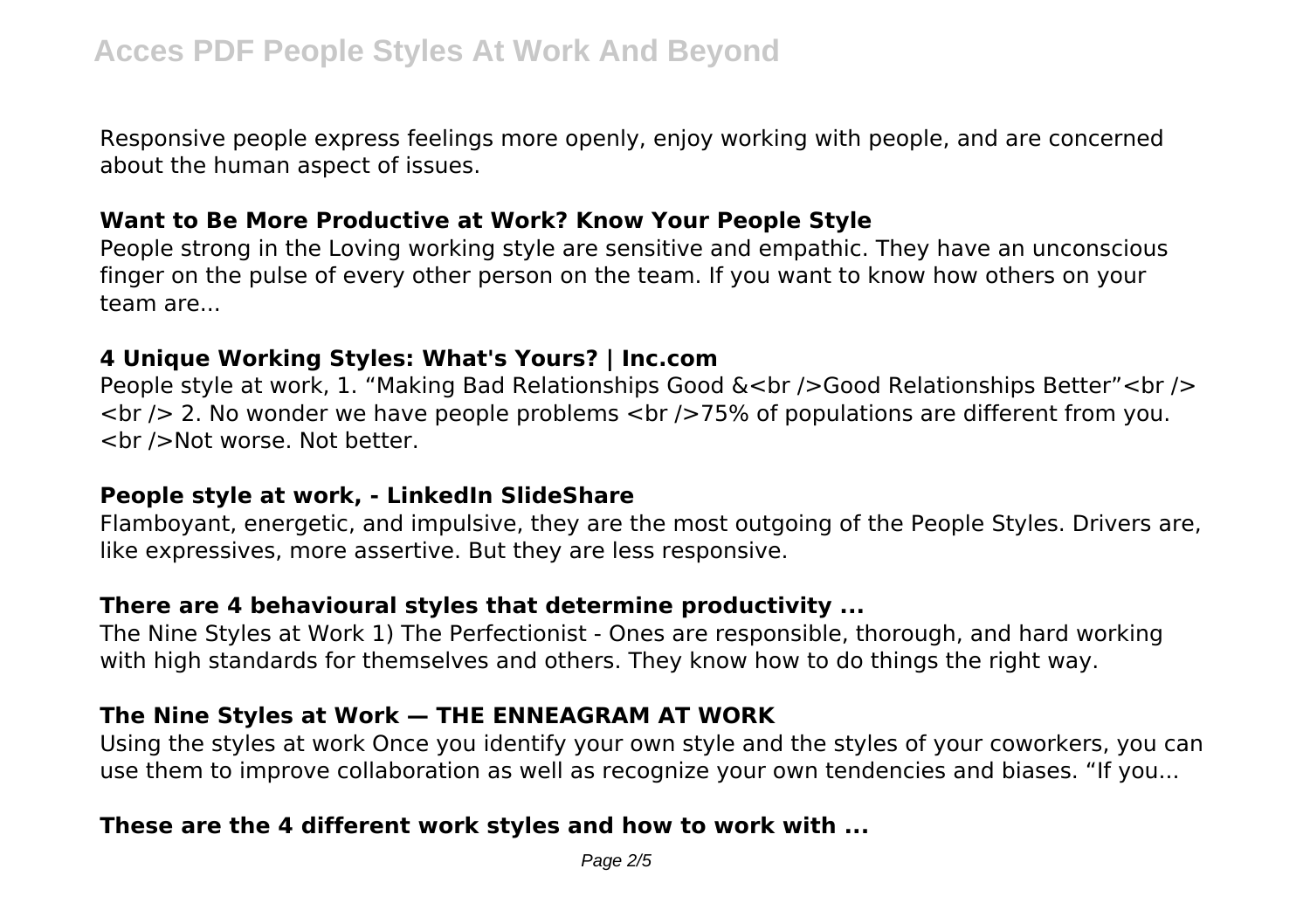Everyone has a unique work style. But if you're able to clearly identify and really own your personal work style, it can help you in a variety of ways. Take this quiz to identify your work style and learn more about what your strengths may be and how and when to flex those professional muscles.

## **Take Our Quiz | What's Your Work Style? - Idealist**

People may see you as cautious, disciplined, painstaking and exact in your work. You may be gifted in tasks that require both accuracy and attention to detail, and have a highly-honed ability to resolve complex issues. You may find it more difficult to communicate with the. Inspirer

## **Insights Discovery Test - What is your style? | The Colour ...**

Work Styles Inventory Descriptions Amiable Amiables are people-oriented, relatively unassertive, warm, and reliable. Amiables are sometimes seen by others as compliant, softhearted, and acquiescent. Amiables seek security. They take action and make decisions slowly. This pace stems from their desire to avoid risky or unknown situations.

## **Work Style Inventory Quiz Handout 3.3**

My work style is extremely flexible—working on so many different projects requires me to be adaptive. In general, I try to work on one project at a time, working as quickly, but efficiently, as possible to achieve the best results. All of my projects require collaboration, so I use the team environment to check for errors.

## **How to Answer Interview Questions About Your Work Style**

With our leadership team, we use the Insights Discovery tool to help each other understand our unique personalities. The tool is validated and has proven helpful to our team in serving and communicating with one another. Our Auxano consulting team often uses the tool when consulting with churches.. Though there are variations of each color (based on your secondary color), the tool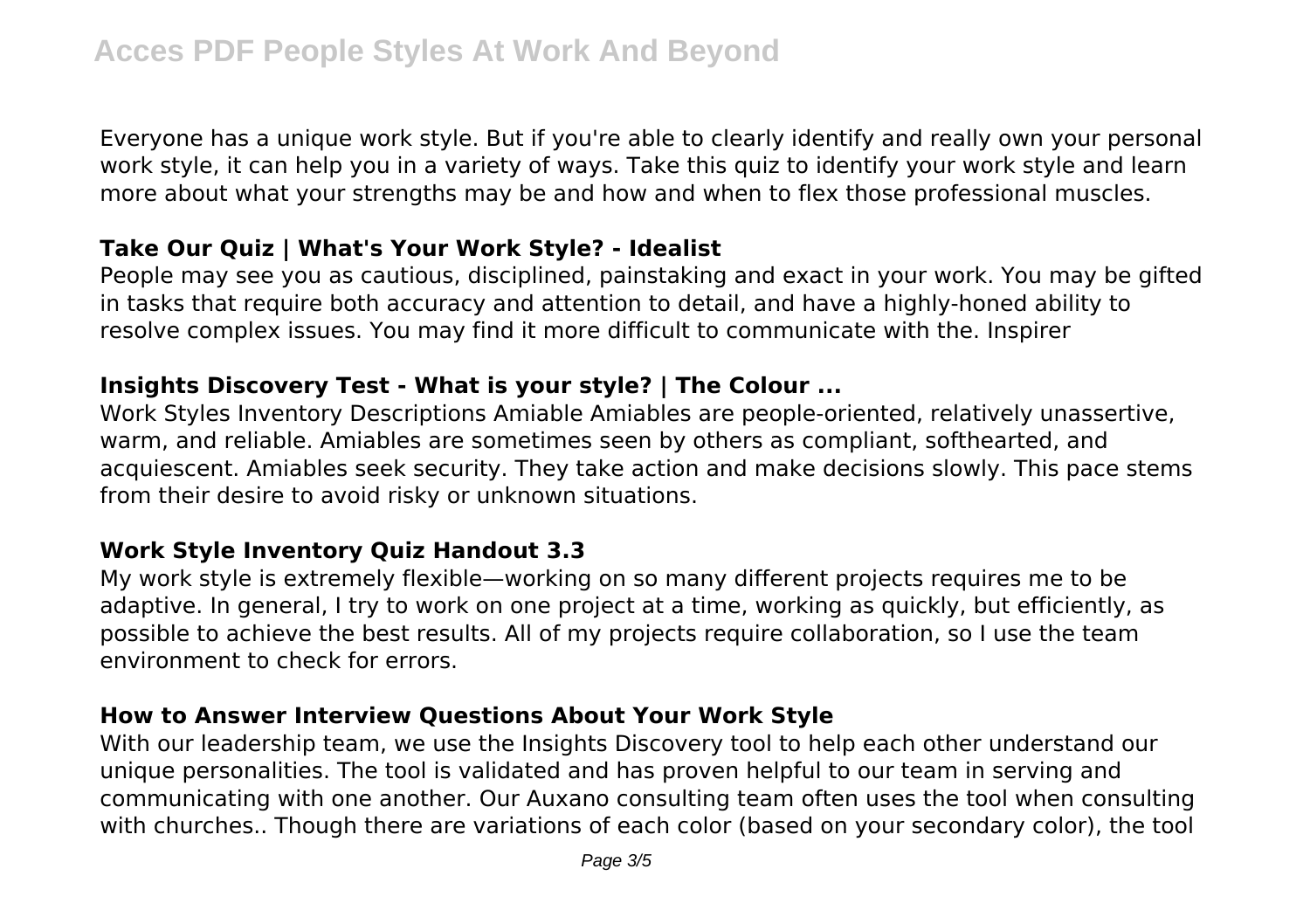helps team ...

## **Four Leadership Personalities: What Color Are You? – Eric ...**

5 tips for handling different work styles among employees. We're all familiar with assessments that show your employees' strengths and where they fall on a work style or behavior chart. Regardless of the model you're using, know that people typically don't have just one style. There are many different work styles out there.

#### **5 Tips For Handling Different Work Styles Among Employees ...**

People Styles at Work...And Beyond: Making Bad Relationships Good and Good Relationships Better (Paperback) Published May 28th 2009 by AMACOM. Paperback, 240 pages. Author (s): Robert Bolton, Dorothy Grover Bolton. ISBN: 0814413420 (ISBN13: 9780814413425) Edition language:

## **Editions of People Styles at Work: Making Bad ...**

How To Work With Different Communication Styles. Now that we've taken a look at the 4 primary communication styles, let's take a look at how to work with each style at the office. In this section, you will learn the best way to interact and communicate with each style.

## **How to Work with Different Communication Styles in the Office**

According to the SOCIAL STYLE Model, some people prefer to take the lead in more assertive ways, speaking directly and frankly while focusing on the strategic objectives of their teams. Others prefer to respond to input from others, sharing their own ideas as a way to build upon others'.

## **SOCIAL STYLE Model - TRACOM Group**

3 People AJ Styles wants to work with in WWE and 2 he does not. AJ Styles battled Edge in the 2020 WWE Royal Rumble match. Danny Hart FOLLOW. EXPERT COLUMNIST Modified 14 Aug 2020, 01:31